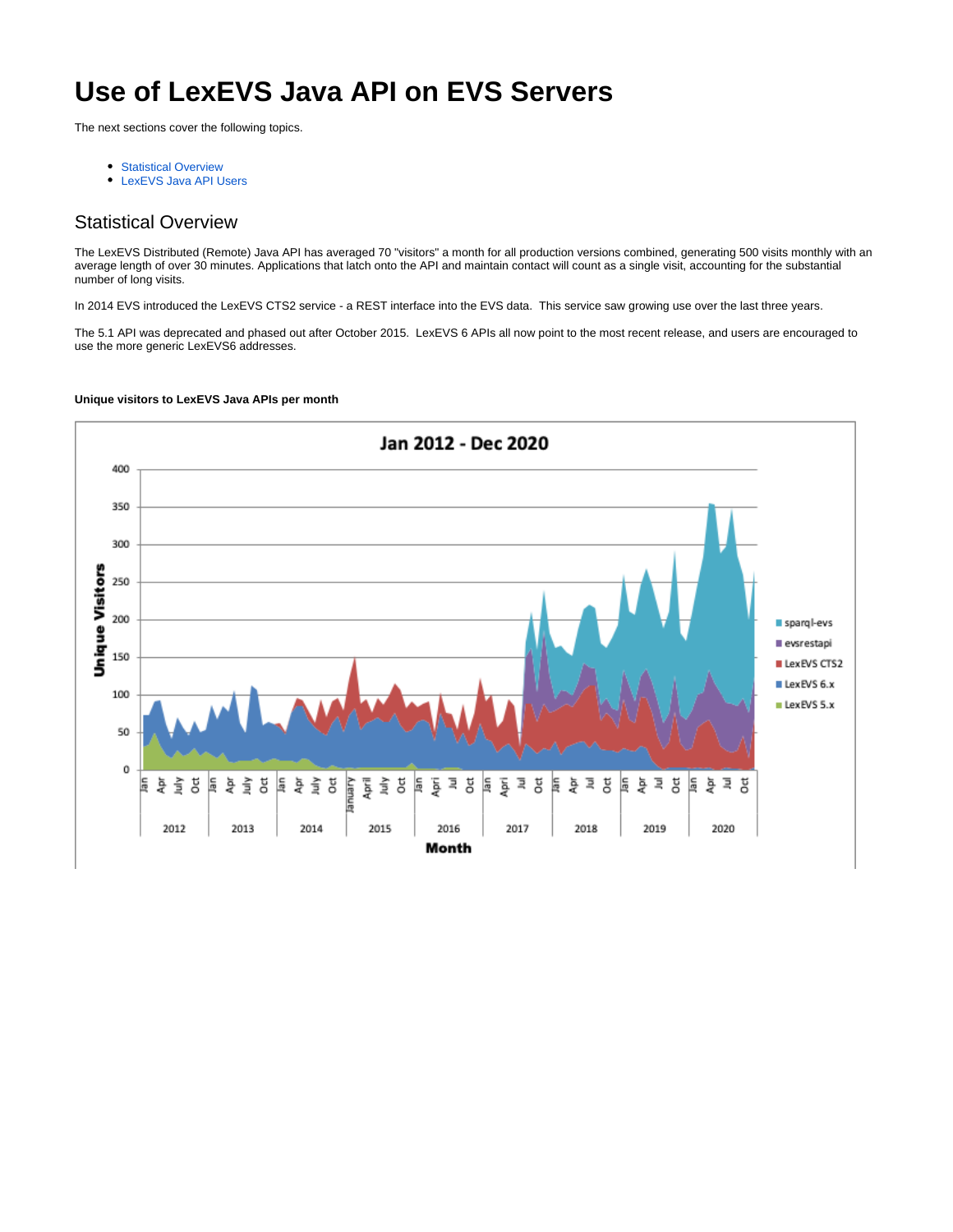

**Duration of visits to LexEVS Java APIs**



The table below shows the raw data on visit duration used to generate the pie chart above. The statistics program recorded how long each visitor spent connected to an API and dropped it into one of 8 time categories. The number in each category for each API was then totaled and displayed as a percentage pie chart.

**Number of visits to the LexEVS APIs by duration (used in pie chart above)**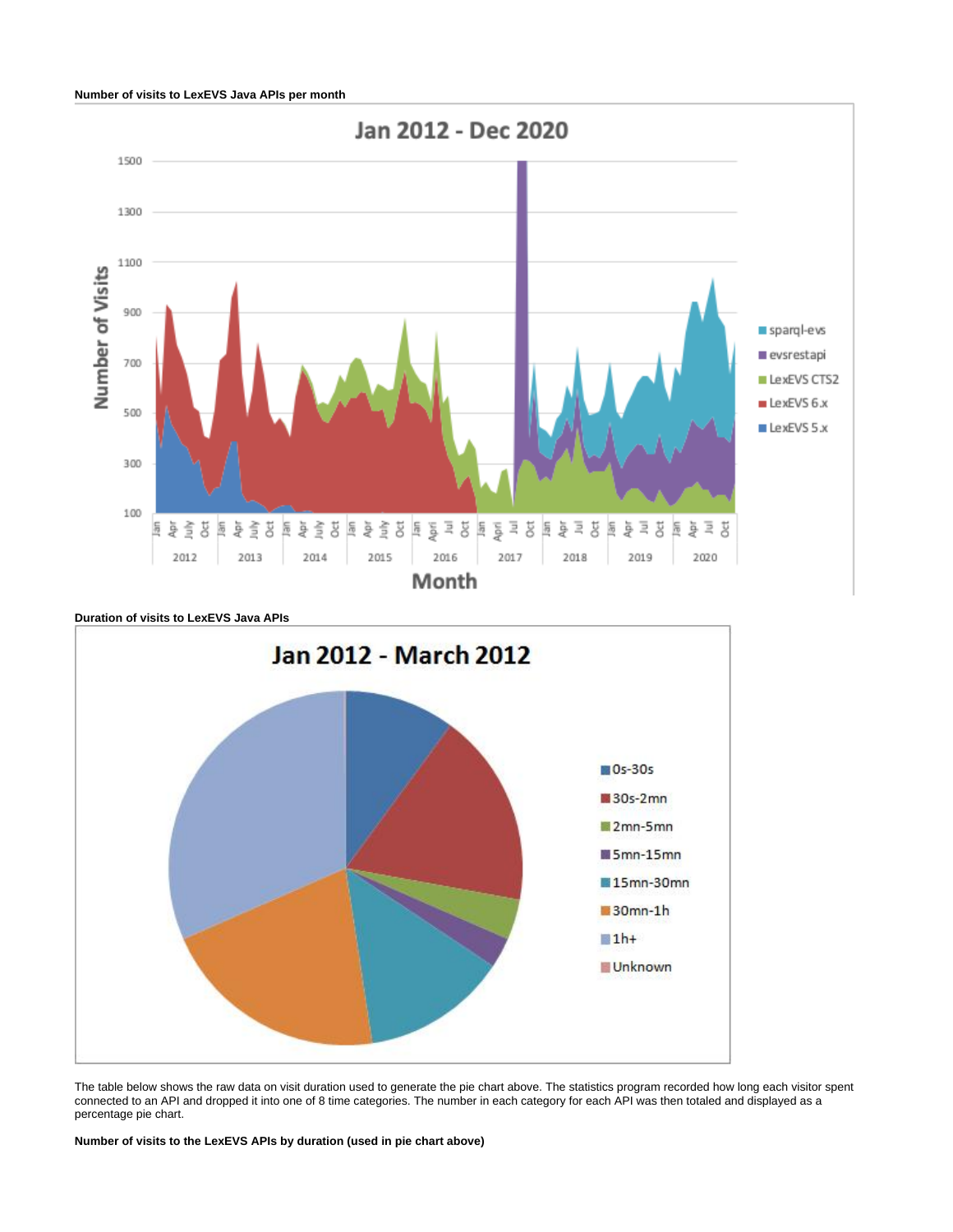| <b>Duration</b> | LexEVS 4.2 and 5.0 | LexEVS 5.1 | LexEVS 6.0 | Total |
|-----------------|--------------------|------------|------------|-------|
| $0s-30s$        | 116                | 159        | 125        | 400   |
| $30s-2mn$       | 205                | 283        | 216        | 704   |
| $2mn-5mn$       | 9                  | 36         | 101        | 146   |
| 5mn-15mn        | 33                 | 44         | 33         | 110   |
| 15mn-30mn       | 149                | 180        | 196        | 525   |
| 30mn-1h         | 224                | 339        | 263        | 826   |
| $1h+$           | 231                | 674        | 340        | 1245  |
| Unknown         | 1                  | 3          | 1          | 5     |

Below is a chart of the bandwidth of data pulled from the various APIs for the past year, measured in gigabytes. The 5.1 API is deprecated and its usage is low. Some CBIIT projects being released in Fall 2015 draw heavily on the APIs, further increased as they went through QA, but activity continues well above the previous baseline seen before June 2015 as these new projects take advantage of the LexEVS 6.x capabilities.

## **Data downloaded (GB) via LexEVS APIs per month**



# <span id="page-2-0"></span>LexEVS Java API Users

Use of the LexEVS Java API requires programming knowledge and an effort to understand the LexEVS model. This results in a much smaller user base than for the EVS browsers, but these users are often important NCI, NIH, and external applications that in turn reach a much larger user base. Data below cover the months from January - December 2015, and show that the primary users of the API are within the .gov domain. The .edu,.com/.net and .org users are mostly a small subset of top users of other interfaces, but are too sparse to make separate breakdowns useful.

#### **Data accessed (MB) from LexEVS distributed Java APIs by domain**

| Domain  | MВ   |  |
|---------|------|--|
| gov     | 1156 |  |
| com/net | 753  |  |
| edu     | 380  |  |
| org     | O    |  |